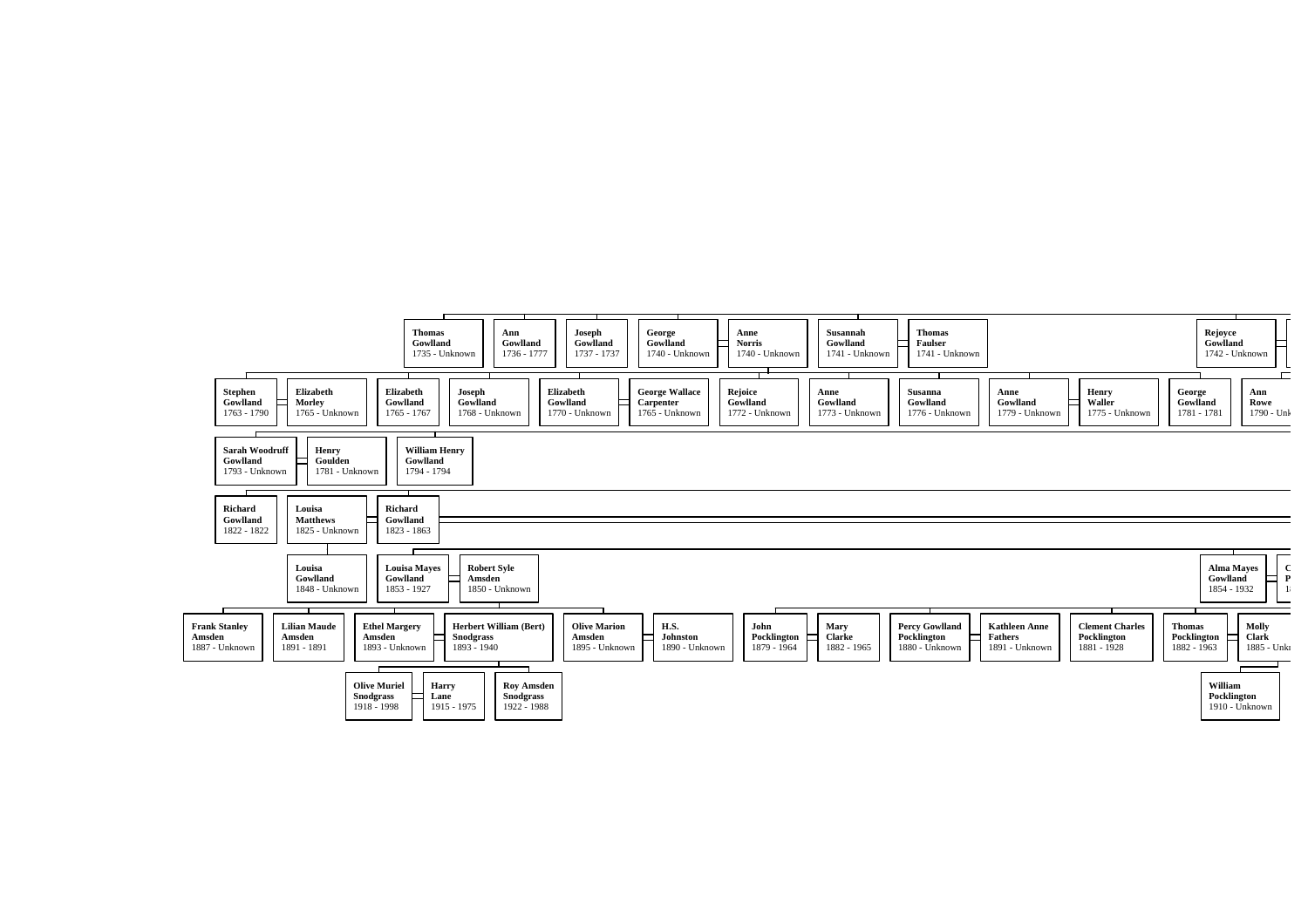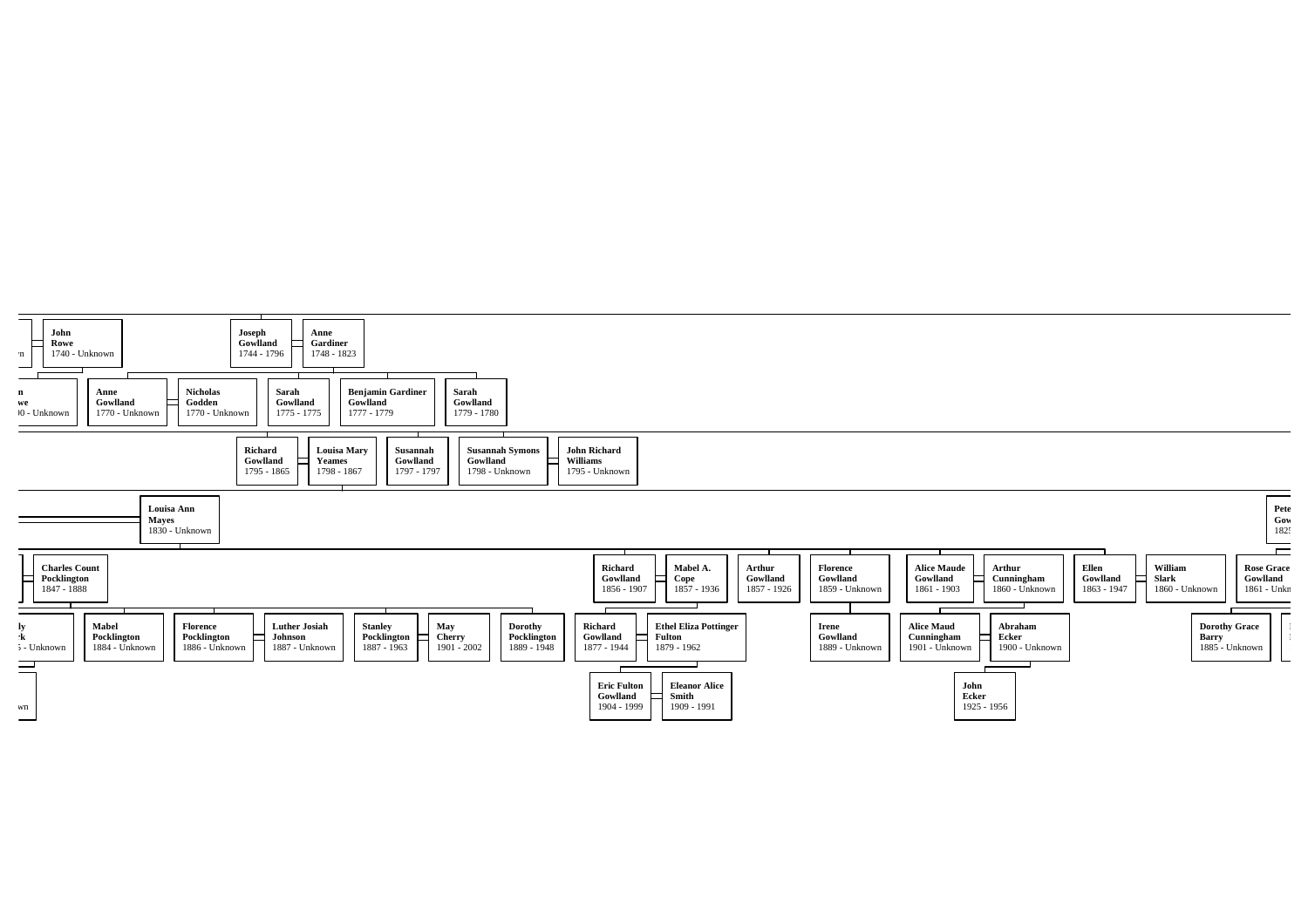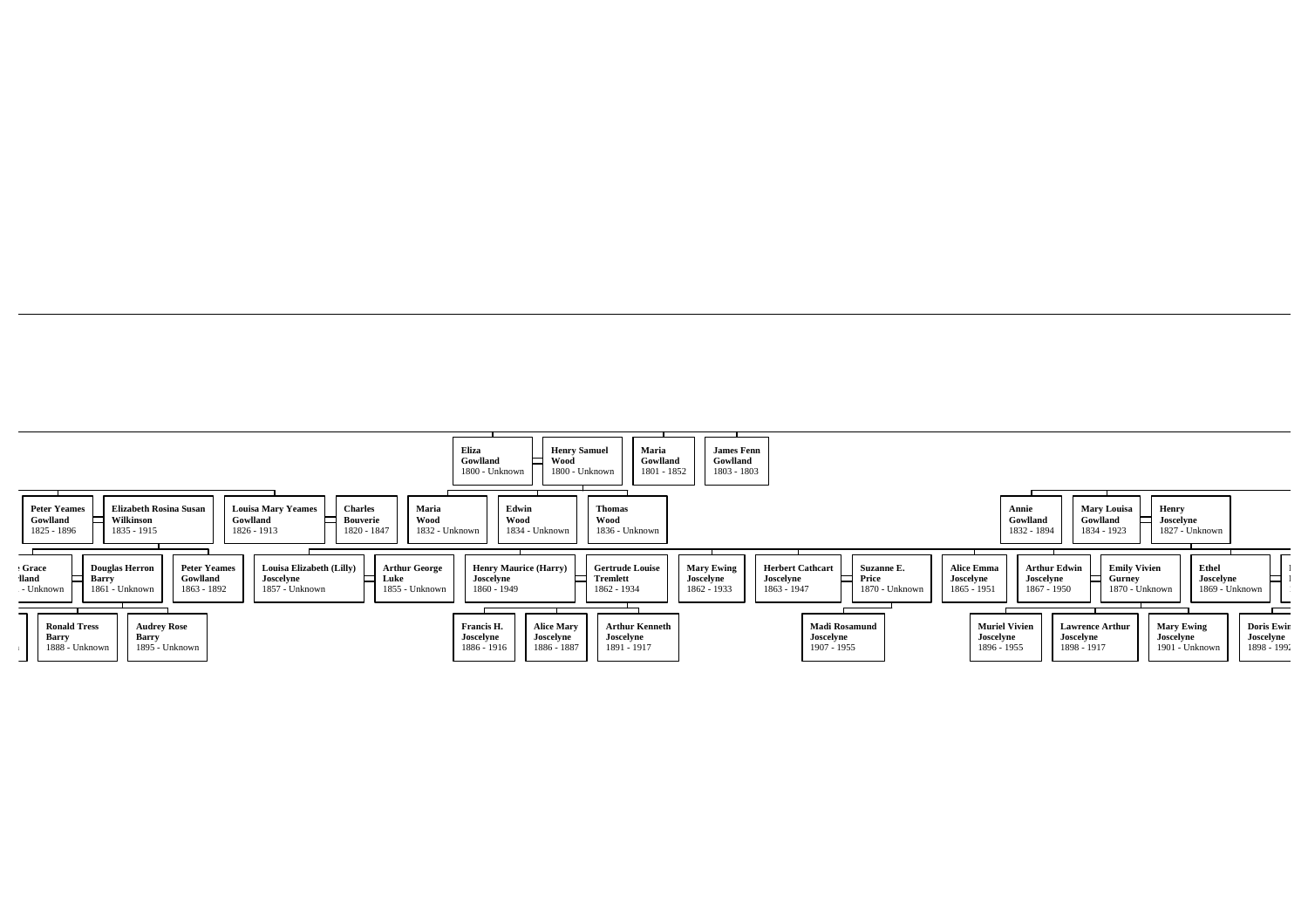| <b>Richard Symons</b><br>the control of the con-<br>Saran<br>.<br>Gowlland<br>s en<br>Sanke\<br>$0 - 1807$<br>1770<br>1771 - 1847<br>1/1V |
|-------------------------------------------------------------------------------------------------------------------------------------------|
|-------------------------------------------------------------------------------------------------------------------------------------------|

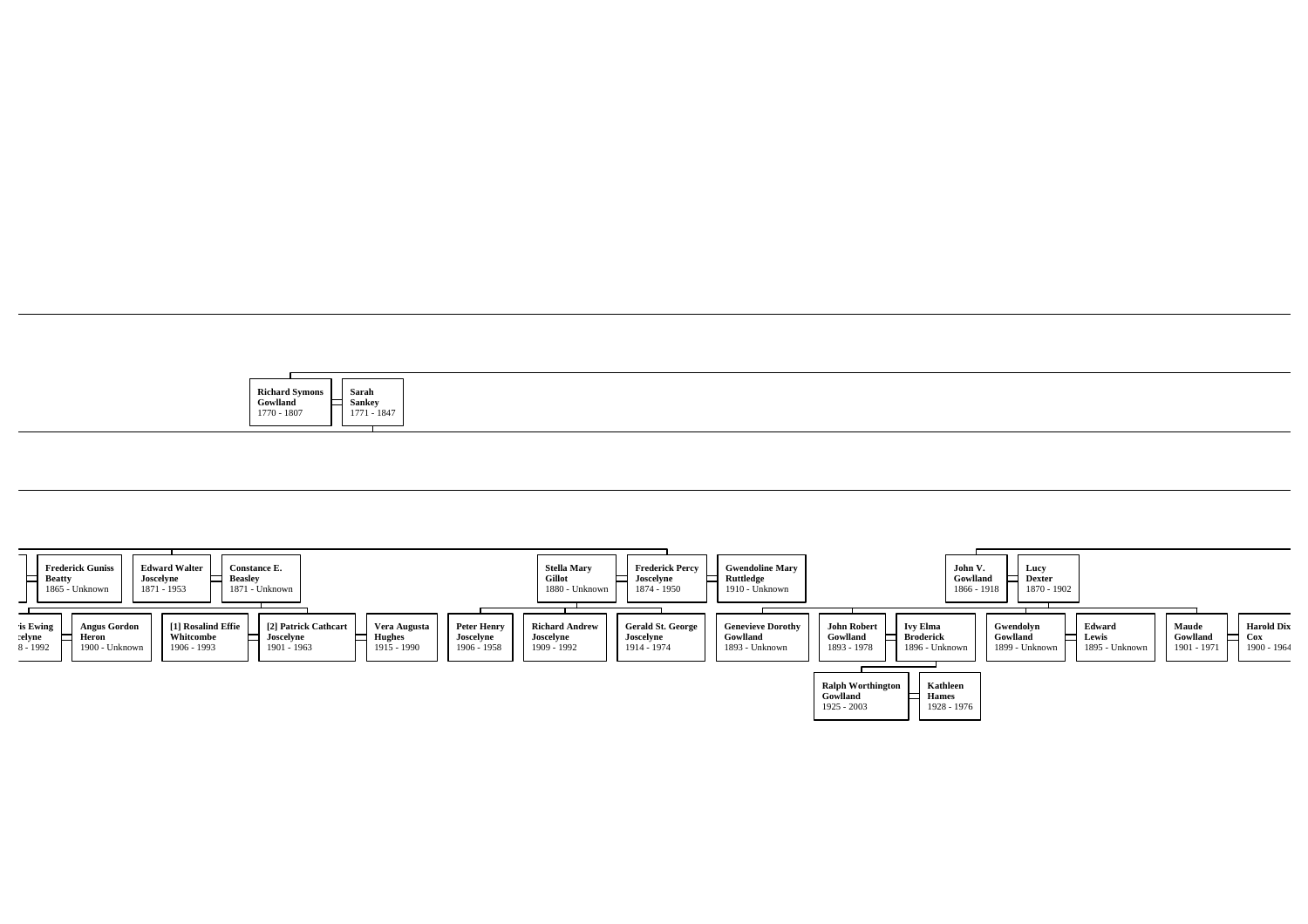|                                                                                                                                                                                                                                                                                                                                                     | <b>Genevieve Elizabeth</b><br>John T.<br>Gowlland<br>Lord<br>1838 - 1874<br>1845 - 1905                                                                                                                                                                                                                                                                                             |
|-----------------------------------------------------------------------------------------------------------------------------------------------------------------------------------------------------------------------------------------------------------------------------------------------------------------------------------------------------|-------------------------------------------------------------------------------------------------------------------------------------------------------------------------------------------------------------------------------------------------------------------------------------------------------------------------------------------------------------------------------------|
|                                                                                                                                                                                                                                                                                                                                                     | <b>Percy Hartwell</b><br>Florence<br>McArthur<br>Gowlland<br>1878 - 1957<br>1867 - 1920                                                                                                                                                                                                                                                                                             |
| <b>Genevieve Ewing</b><br>old Dixon<br><b>Ruth Ewing</b><br><b>Mary Maude Ewing</b><br>Charles E.<br><b>Harold Cremin</b><br><b>Leonard Parkinson</b><br><b>Simpson</b><br>Harrison<br>Gowlland<br>Gowlland<br>Gowlland<br><b>Barsby</b><br>1901 - 1953<br>1900 - 1978<br>1900 - Unknown<br>1903 - 1998<br>1900 - Unknown<br>1905 - 1951<br>$-1964$ | <b>Enid Ewing</b><br>Sylvia Elizabeth (Beth)<br>Eleanor M.<br>Gordon<br><b>George Stuart</b><br>Donnelly A.<br><b>Alan Duncan</b><br>George R<br>Gowlland<br>Gowlland<br>Gowlland<br>Simpson<br>Gowlland<br>MacNevin<br>Gowlland<br><b>Barron</b><br>1916 - 2005<br>1909 - 1982<br>1900 - Unknown<br>$1919 - 198$<br>1912 - 1976<br>1910 - Unknown<br>1914 - 1994<br>1905 - Unknown |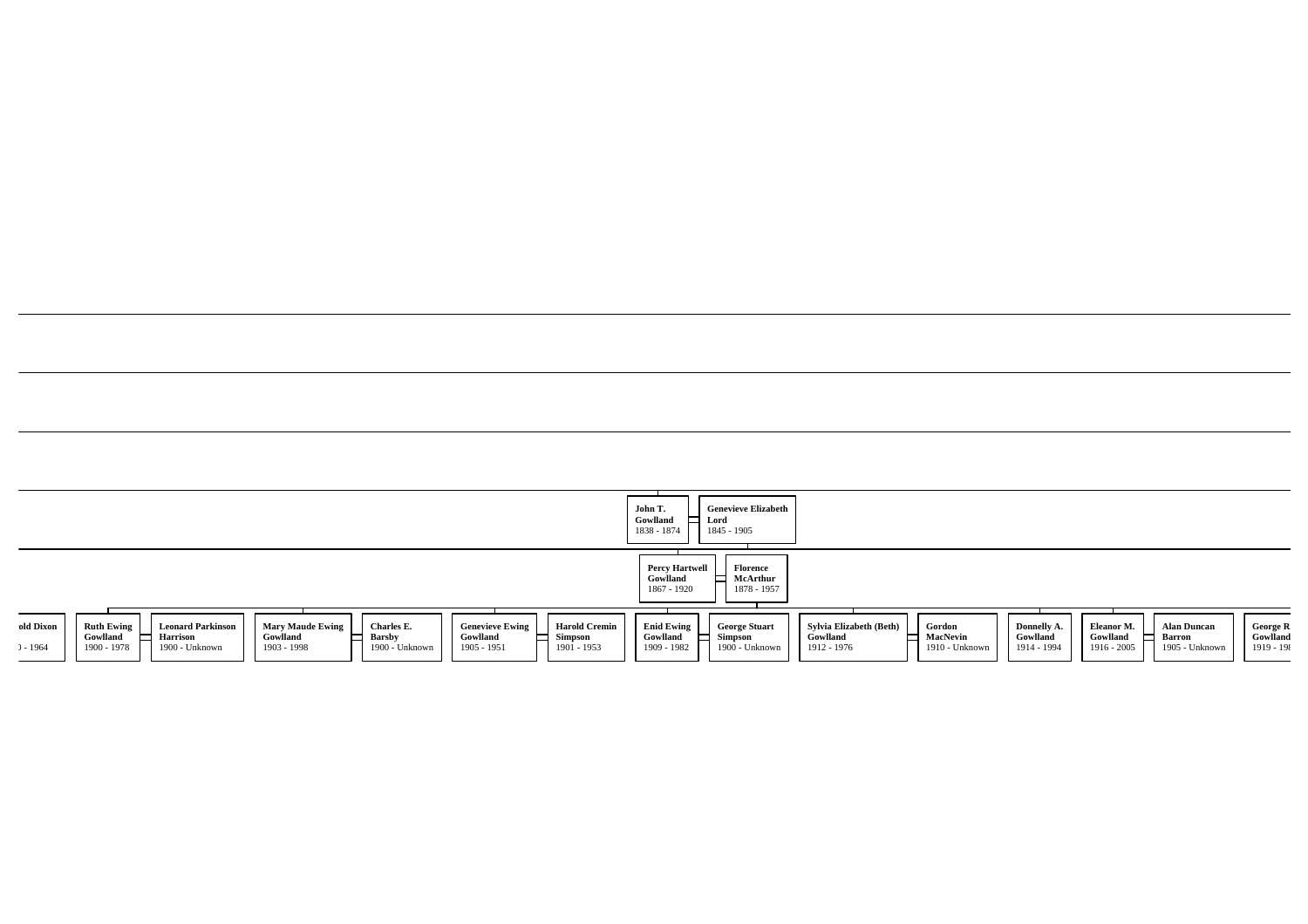|                     |                |                | <b>Mary Maude</b><br>Gowlland<br>1870 - 1959 | George H.<br><b>Chance</b><br>1870 - 1954 |                          |                |                          | <b>Philip Percival</b><br>Whitcombe<br>1859 - 1929 | <b>Blanche Beatrice</b><br><b>Busbridge</b><br>1862 - 1952 |                     |                      |                      |      |
|---------------------|----------------|----------------|----------------------------------------------|-------------------------------------------|--------------------------|----------------|--------------------------|----------------------------------------------------|------------------------------------------------------------|---------------------|----------------------|----------------------|------|
| orge Richard (Dick) | Brian          | Myee           | <b>William Lawrence (Bill)</b>               | John (Jack Alan)                          | <b>Vivienne Lorraine</b> | <b>Rupert</b>  | <b>Gwendolyn Blanche</b> | <b>Margaret Stuart</b>                             | Dengo M.                                                   | <b>Monica Hilda</b> | <b>Philip Harold</b> | <b>Philip Sydney</b> | Mad  |
| wlland              | Chance         | Chance         | <b>Chance</b>                                | Chance                                    | Taylor                   | <b>Chance</b>  | Whitcombe                | Whitcombe                                          | Whitcombe                                                  | Whitcombe           | Whitcombe            | Whitcombe            | Bryc |
| 19 - 1989           | 1902 - Unknown | 1904 - Unknown | 1905 - Unknown                               | $1906 - 1980$                             | 1915 - 2005              | 1908 - Unknown | 1887 - Unknown           | 1889 - Unknown                                     | 1891 - Unknown                                             | 1894 - Unknown      | 1900 - Unknown       | 1893 - Unknown       | 1895 |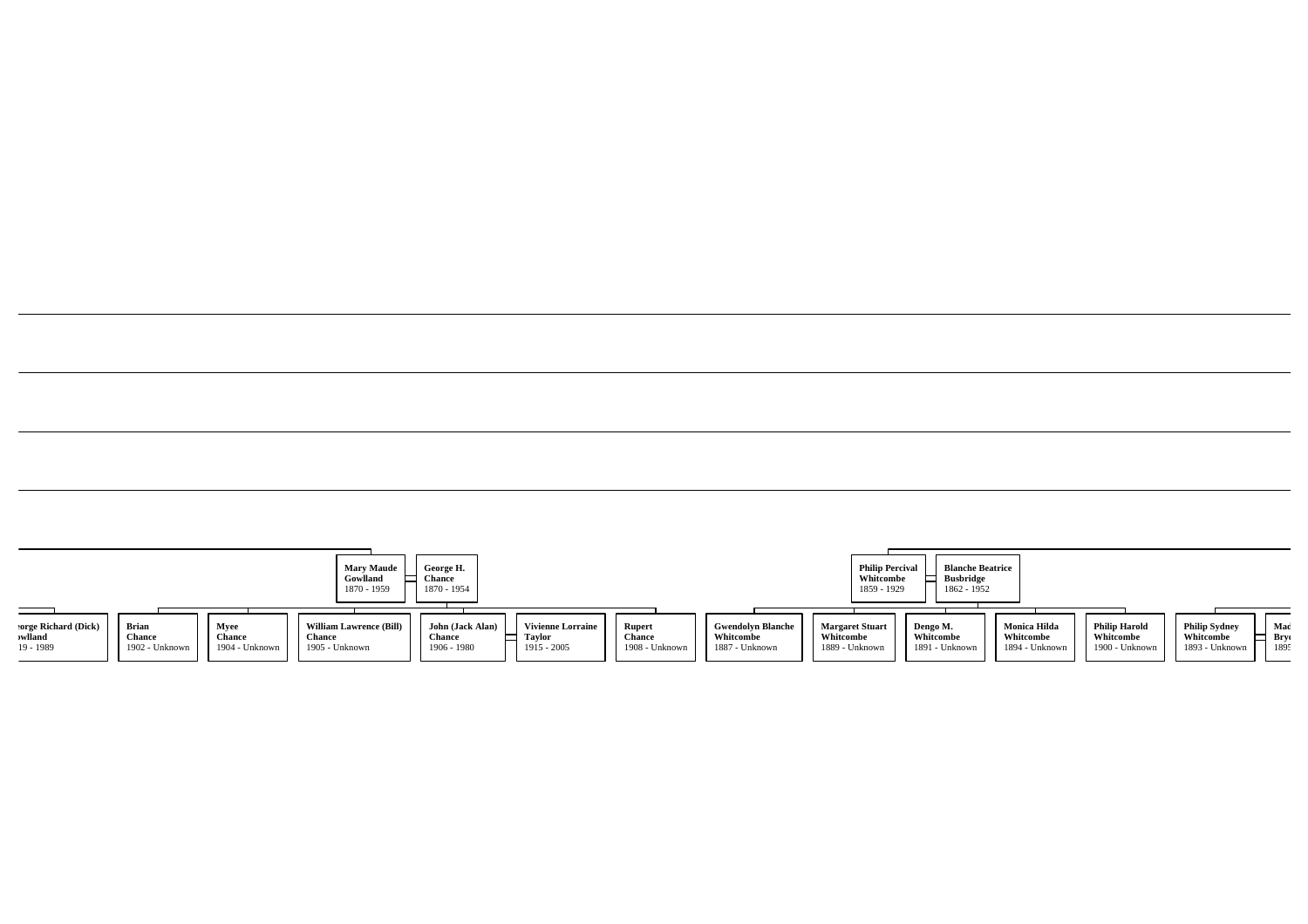|                                                                                                          | Mary<br><b>Thomas Sankey</b><br>Ewing<br>Gowlland<br>1805 - 1872<br>1812 - 1862                        | Hannah<br>Gowlland<br>1807 - 1835                           |                                                          |                                                                                                      |                                                  |                                                        |                                                   |                                                |                                                    |                                      |
|----------------------------------------------------------------------------------------------------------|--------------------------------------------------------------------------------------------------------|-------------------------------------------------------------|----------------------------------------------------------|------------------------------------------------------------------------------------------------------|--------------------------------------------------|--------------------------------------------------------|---------------------------------------------------|------------------------------------------------|----------------------------------------------------|--------------------------------------|
|                                                                                                          |                                                                                                        |                                                             | Sarah Maria (Trot)<br>Gowlland<br>1840 - 1924            | Philip<br>James Ewing (Jim)<br>Whitcombe<br>Gowlland<br>1816 - 1914<br>1843 - 1860                   |                                                  |                                                        |                                                   |                                                |                                                    |                                      |
|                                                                                                          |                                                                                                        | <b>Robert Henry (Harry)</b><br>Whitcombe<br>1862 - 1922     | Anna Maria Vernon<br>Evans<br>▭<br>1864 - 1962           |                                                                                                      |                                                  |                                                        |                                                   |                                                |                                                    | [4] Willia<br>Whitcom<br>$1864 - 19$ |
| <b>Madeline Leila</b><br>Elizabeth M.<br><b>Brydges</b><br>Whitcombe<br>1895 - Unknown<br>1895 - Unknown | <b>Arthur Cyril</b><br><b>Charles</b><br><b>Steed</b><br>Whitcombe<br>1896 - Unknown<br>1897 - Unknown | Angela Mary Stella<br><b>Barclay</b><br>ᄃ<br>1900 - Unknown | <b>Henry Maurice</b><br>Whitcombe<br>ᆷ<br>1900 - Unknown | <b>Flora Ileene</b><br><b>Edgar Vernon</b><br>Whitcombe<br>Frain<br>1905 - Unknown<br>1906 - Unknown | <b>Guy Roland</b><br>Whitcombe<br>1909 - Unknown | <b>Christopher John</b><br>Whitcombe<br>1913 - Unknown | <b>Katherine Mary</b><br>Whitcombe<br>1914 - 2007 | [5] Robert William<br>Whitcombe<br>1904 - 1927 | [6] Katharine Marjorie<br>Whitcombe<br>1905 - 1994 | $[2]$ Pat<br>Joscel<br>$1901 -$      |

the control of the control of the control of the control of the control of the control of the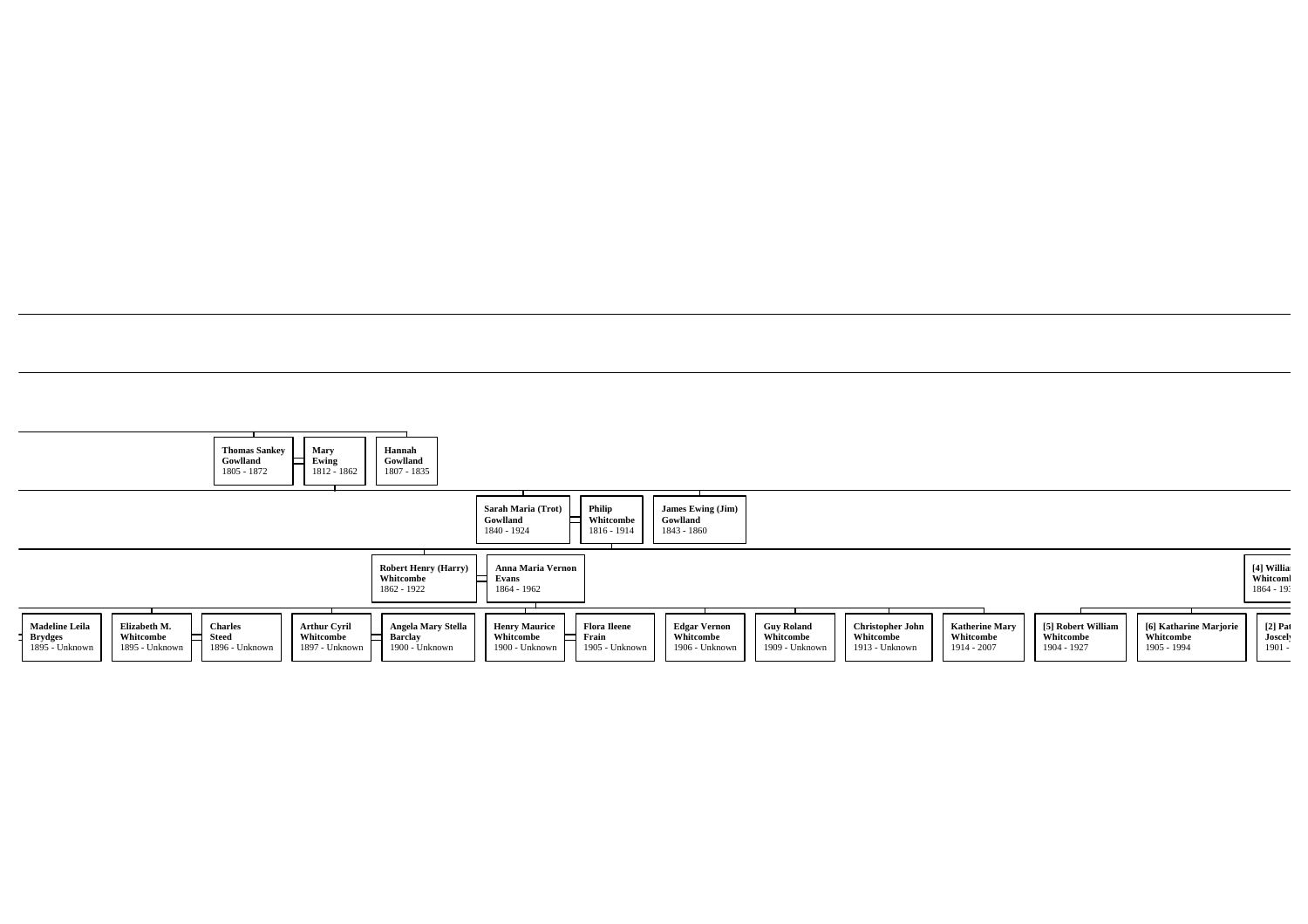|                                                                                                                                                                                                                                                                                        |                                                                                                                                                                                             |                                                                                                                                                          | <b>Jessie Katherine</b><br><b>Richard Sankev</b><br>Gowlland<br>Lake<br>1856 - 1935<br>1845 - 1886 |
|----------------------------------------------------------------------------------------------------------------------------------------------------------------------------------------------------------------------------------------------------------------------------------------|---------------------------------------------------------------------------------------------------------------------------------------------------------------------------------------------|----------------------------------------------------------------------------------------------------------------------------------------------------------|----------------------------------------------------------------------------------------------------|
| <b>William Sandford</b><br>[3] Josephine M.<br>Arthur<br>Whitcombe<br>hitcombe<br>Gowlland<br>1880 - 1977<br>1868 - 1937<br>64 - 1930                                                                                                                                                  | <b>Edward Lake</b><br><b>Dorothy Mary</b><br><b>Mary Florence</b><br><b>Thornhill</b><br>Gowlland<br>Reifenstein<br>Gowlland<br>1876 - 1942<br>1878 - 1926<br>1878 - 1913<br>1880 - Unknown | [4] William Sandford<br><b>Katherine Mary (Kitty)</b><br>[3] Josephine M.<br>Whitcombe<br>Gowlland<br>1880 - 1977<br>1864 - 1930                         |                                                                                                    |
| [2] Patrick Cathcart<br>[1] Rosalind Effie<br>[8] William John<br><b>Monica Reily</b><br>[7] Horace Mervyn<br>Langton<br>Whitcombe<br>Adams<br>Whitcombe<br>Gowlland<br>Collins<br>Joscelyne<br>1906 - 1982<br>1904 - 1978<br>1906 - 1993<br>1901 - 1963<br>1903 - 2002<br>1907 - 1989 | [5] Robert William<br><b>Dorothy Eveline</b><br>Geoffrey<br>Whitcombe<br>Gowlland<br>Procter<br>1903 - 1942<br>1903 - 1988<br>1904 - 1927                                                   | [6] Katharine Marjorie<br>[1] Rosalind Effie<br>[2] Patrick Cathcart<br>Whitcombe<br>Joscelyne<br>Whitcombe<br>1905 - 1994<br>1901 - 1963<br>1906 - 1993 | $[7]$ Hor:<br>[8] William John<br>Whitcor<br>Adams<br>$1907 - 1$<br>1906 - 1982                    |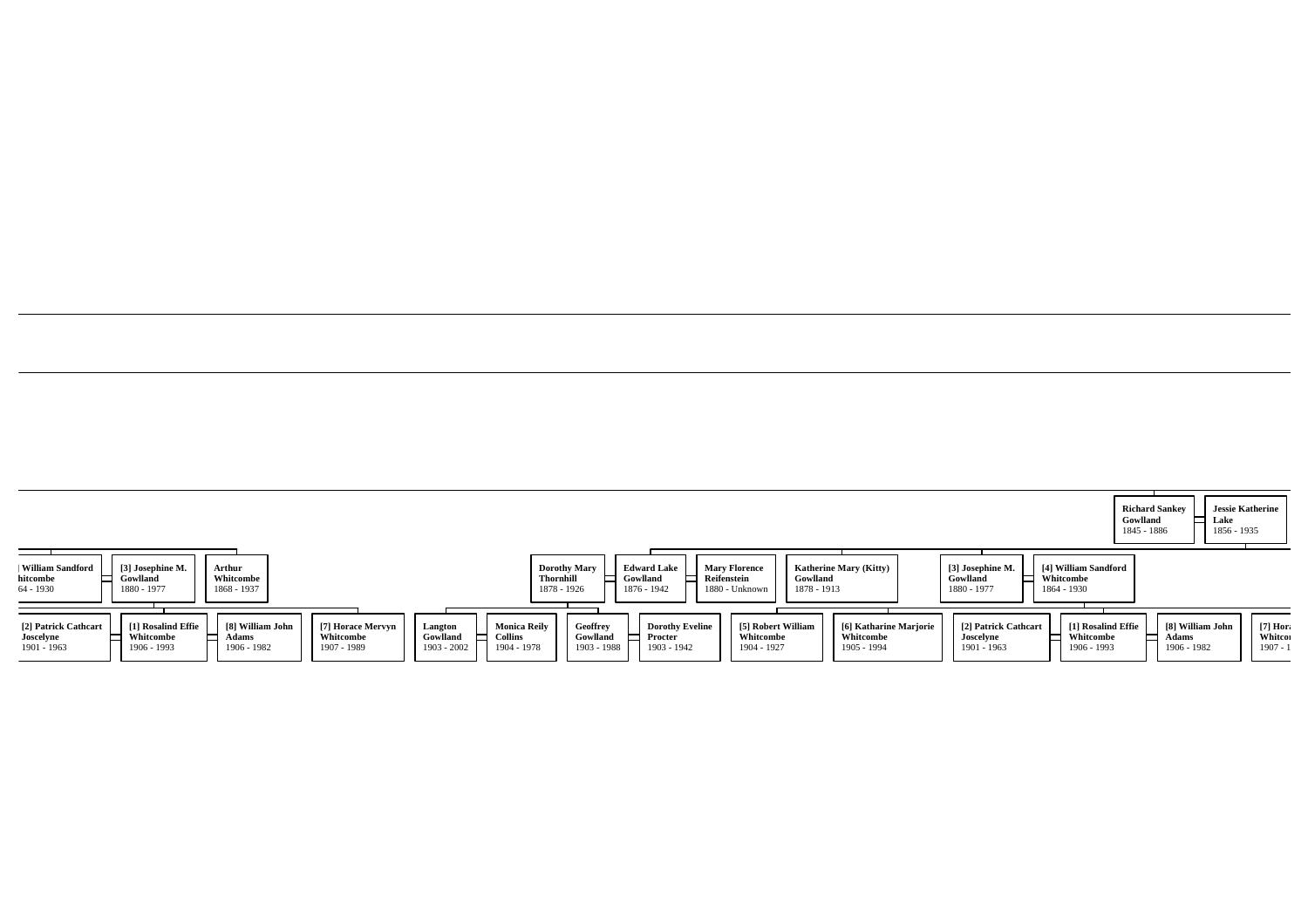## **Hourglass Tree of**



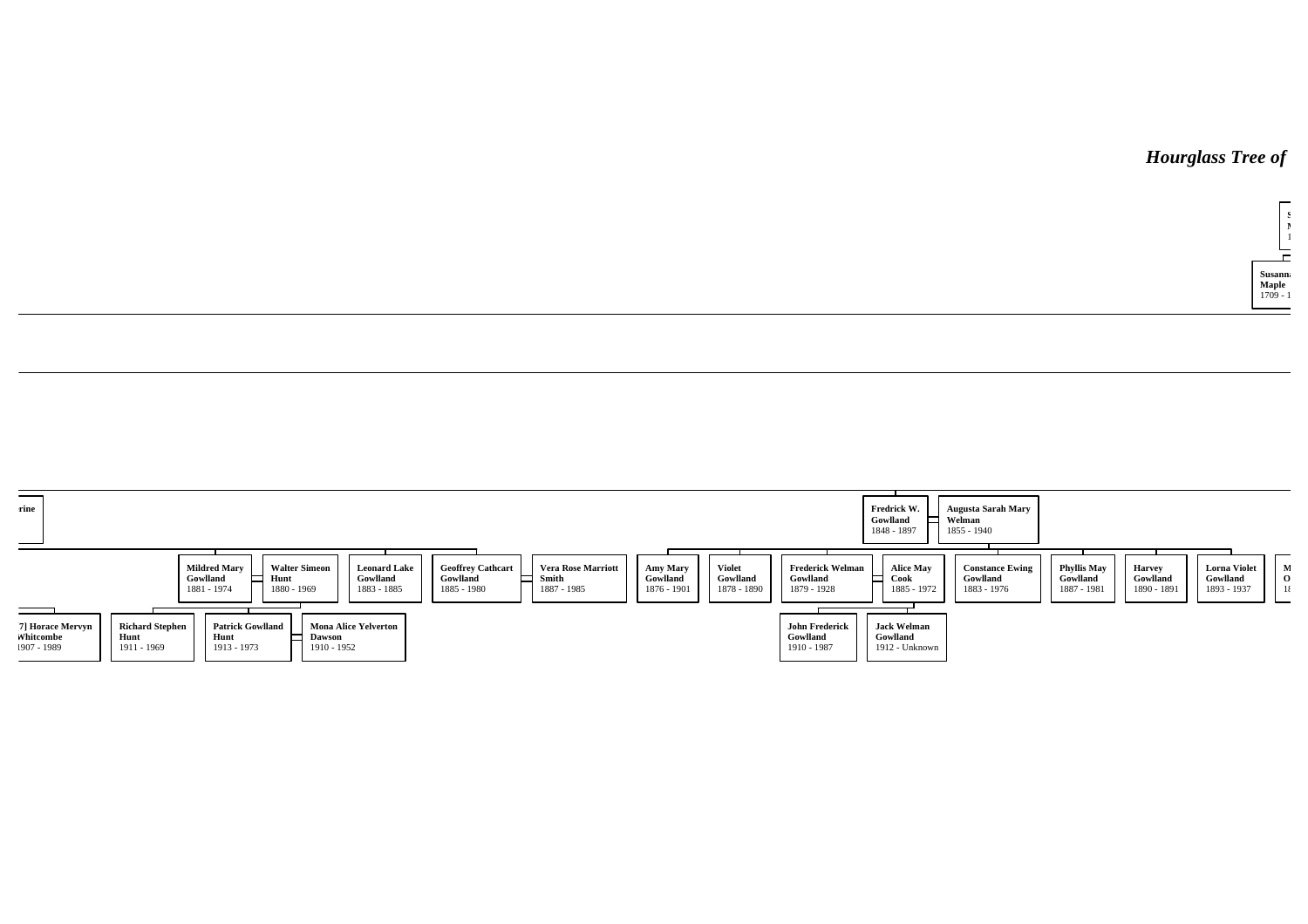## *<i>n* of Stephen Maple



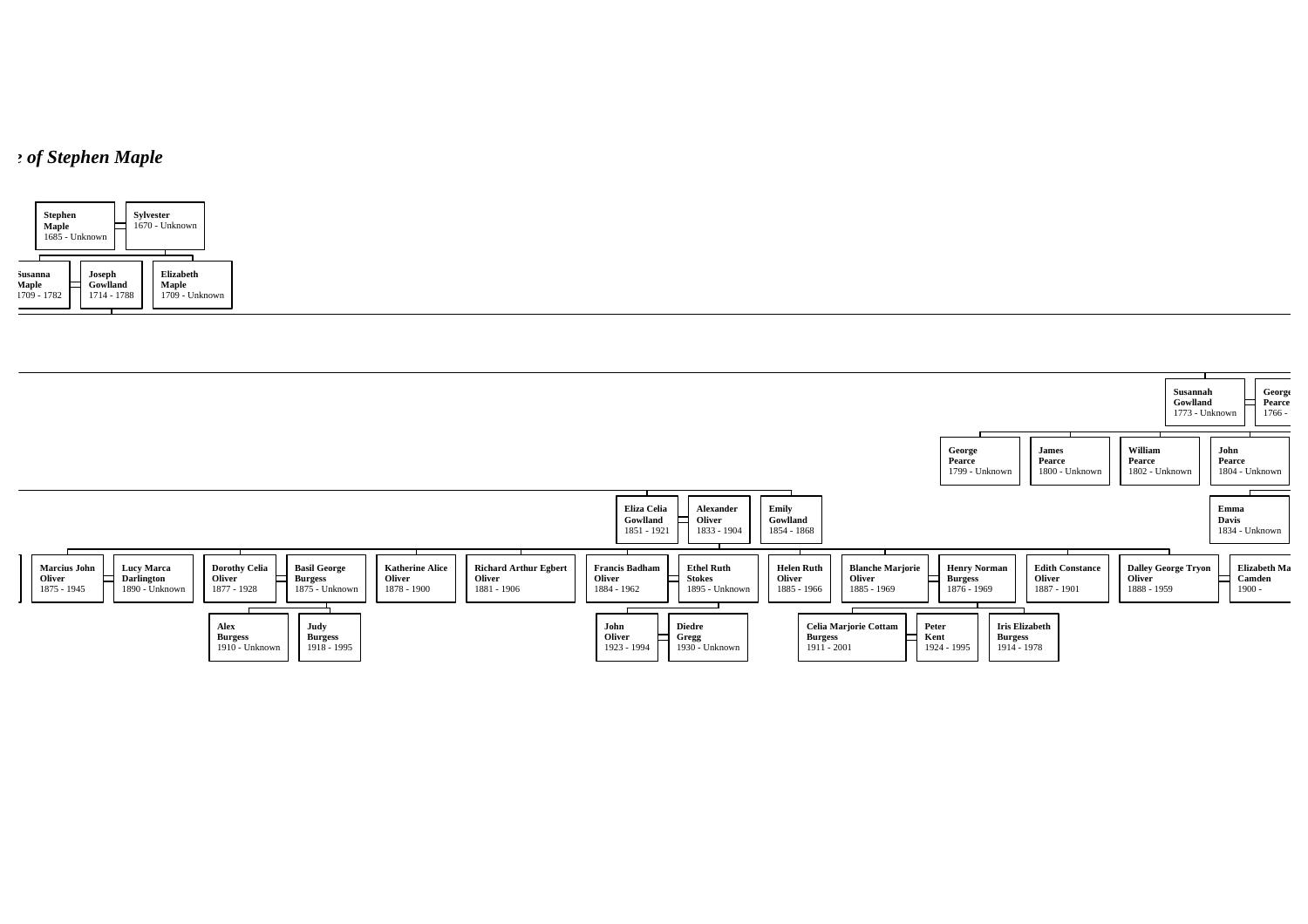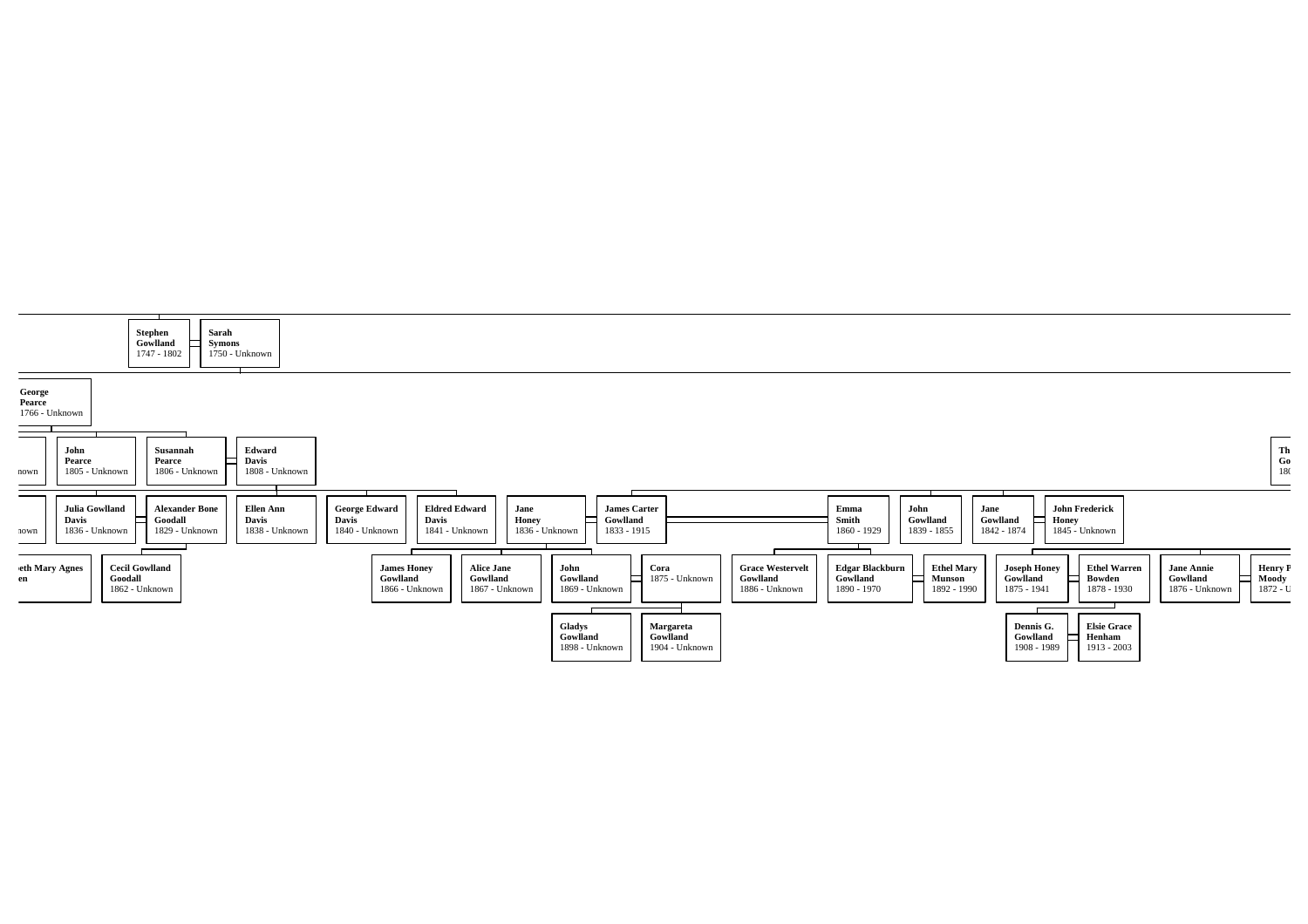| <b>Thomas Winder</b><br>Gowlland<br>1800 - Unknown | <b>James West</b><br>Gowlland<br>1802 - 1874          | Jane<br>Carter<br>1809 - 1873              |                                         |                                                     |                                            |                                                      |                                                    |                                             |                                                 |                                          |                                                   |                                      |                                       |                        |                                         |
|----------------------------------------------------|-------------------------------------------------------|--------------------------------------------|-----------------------------------------|-----------------------------------------------------|--------------------------------------------|------------------------------------------------------|----------------------------------------------------|---------------------------------------------|-------------------------------------------------|------------------------------------------|---------------------------------------------------|--------------------------------------|---------------------------------------|------------------------|-----------------------------------------|
|                                                    | Joseph<br>Gowlland<br>1844 - 1912                     | <b>Annie Aline</b><br>Honey<br>1842 - 1914 | Samuel<br>Gowlland<br>1846 - 1852       | <b>Thomas</b><br>Gowlland<br>1847 - 1849            |                                            |                                                      |                                                    |                                             |                                                 | Stephen<br>Gowlland                      | Leversha<br>1851 - 1913                           | Laura Augusta<br>1849 - Unknown      | William<br>Gowlland<br>1826 - Unknown | Gowlland               | <b>Elizabeth Lyon</b><br>1827 - Unknown |
| <b>Ienry Pain</b><br>Aoody<br>872 - Unknown        | <b>Esther Georgiana</b><br>Gowlland<br>1878 - Unknown | John<br>Wileham<br>1877 - Unknown          | Elizabeth D.<br>Gowlland<br>1880 - 1965 | <b>Walter Edward</b><br>Shrimpton<br>1879 - Unknown | William John<br>Gowlland<br>1882 - Unknown | <b>Caroline Elizabeth</b><br>Smith<br>1885 - Unknown | <b>Stephen Leversha</b><br>Gowlland<br>1876 - 1947 | <b>Lily Agnes</b><br>Kemp<br>1881 - Unknown | <b>Florence Jane</b><br>Gowlland<br>1877 - 1927 | John Leversha<br>Gowlland<br>1879 - 1960 | <b>Evelyn Beatrice</b><br>Burtt<br>1889 - Unknown | Norman J.<br>Gowlland<br>1881 - 1942 | Gowlland<br>1883 - 1886               | <b>Laura Elizabeth</b> | <b>Thomas</b><br>Gowllan<br>$1884 - 1$  |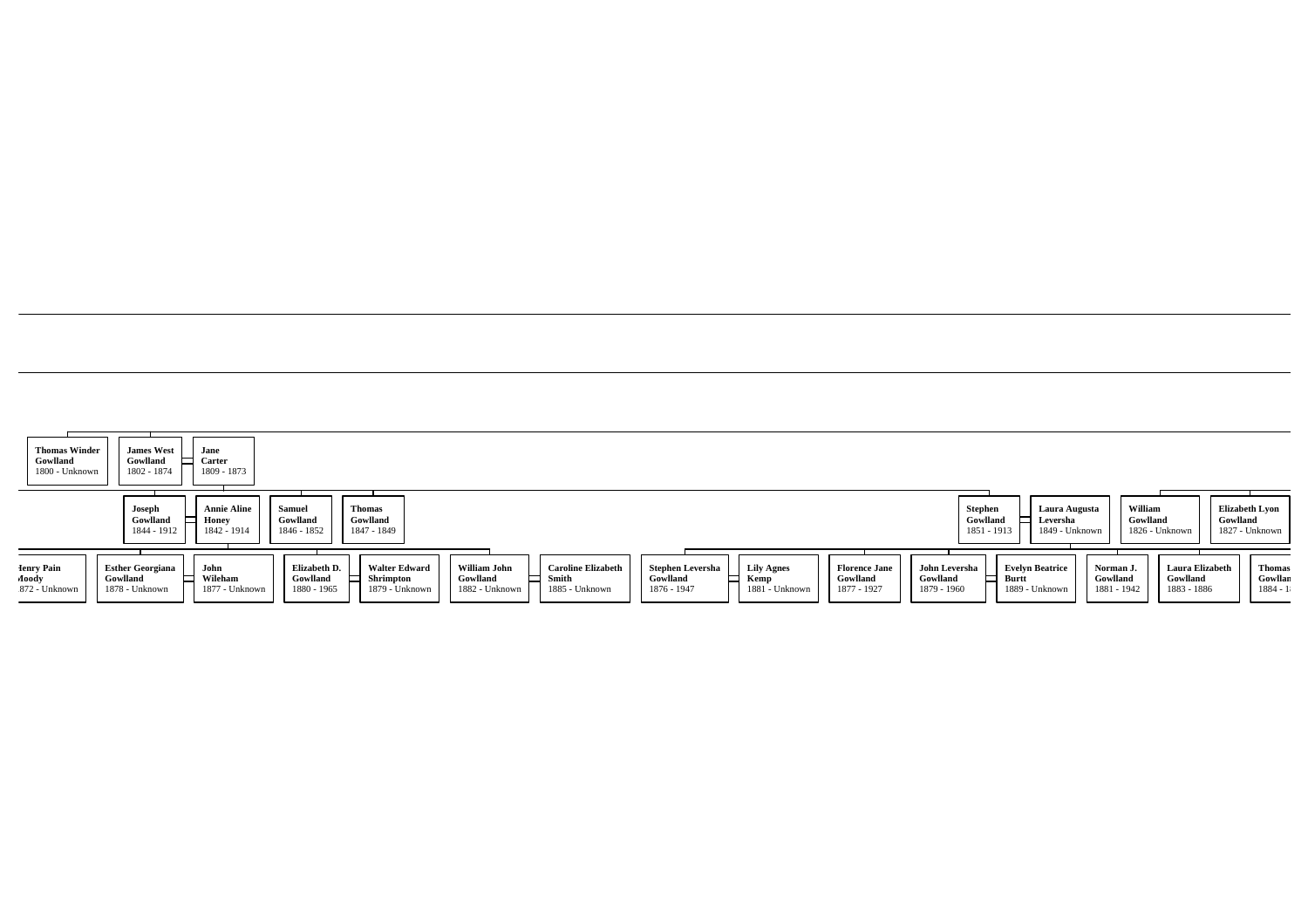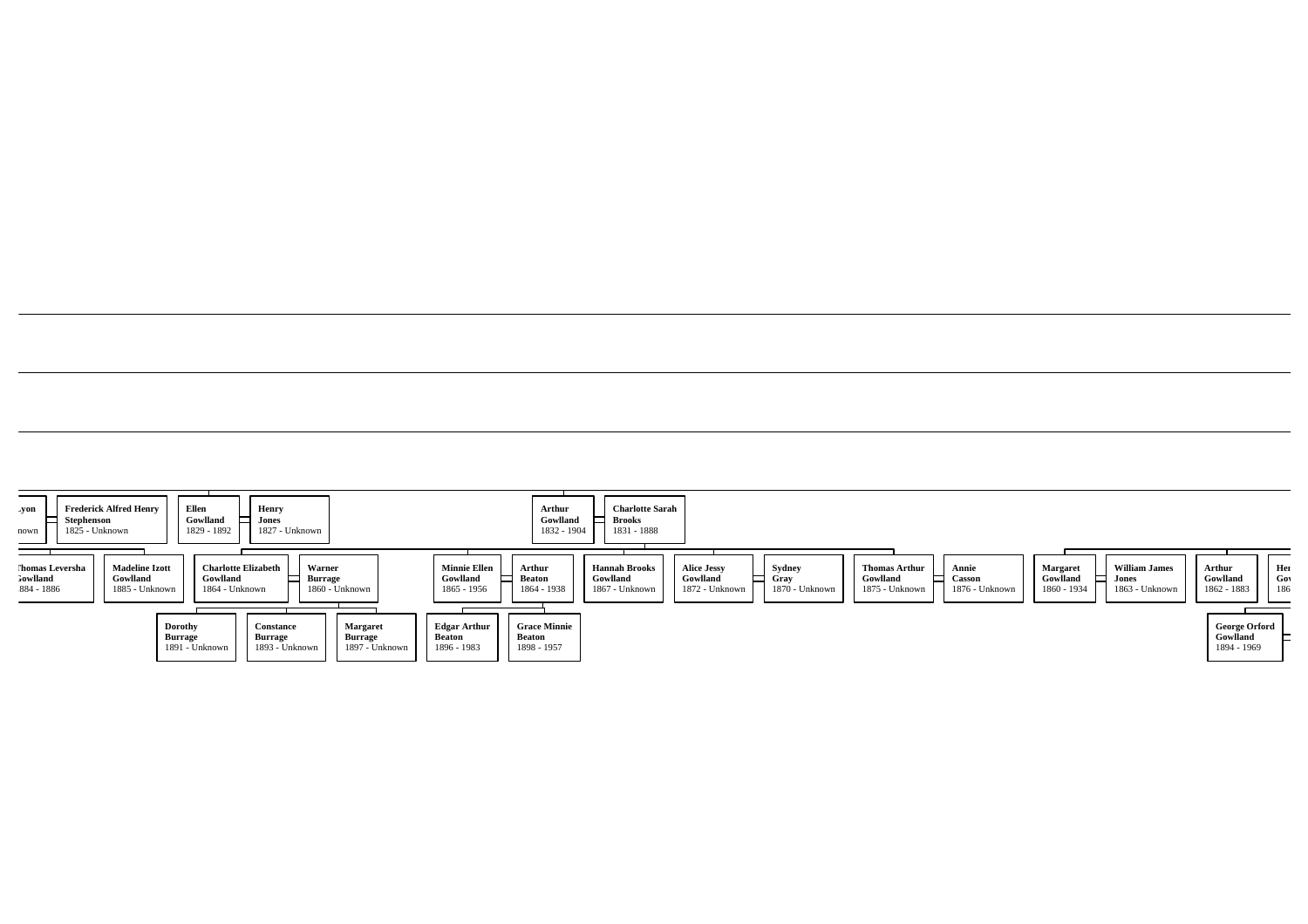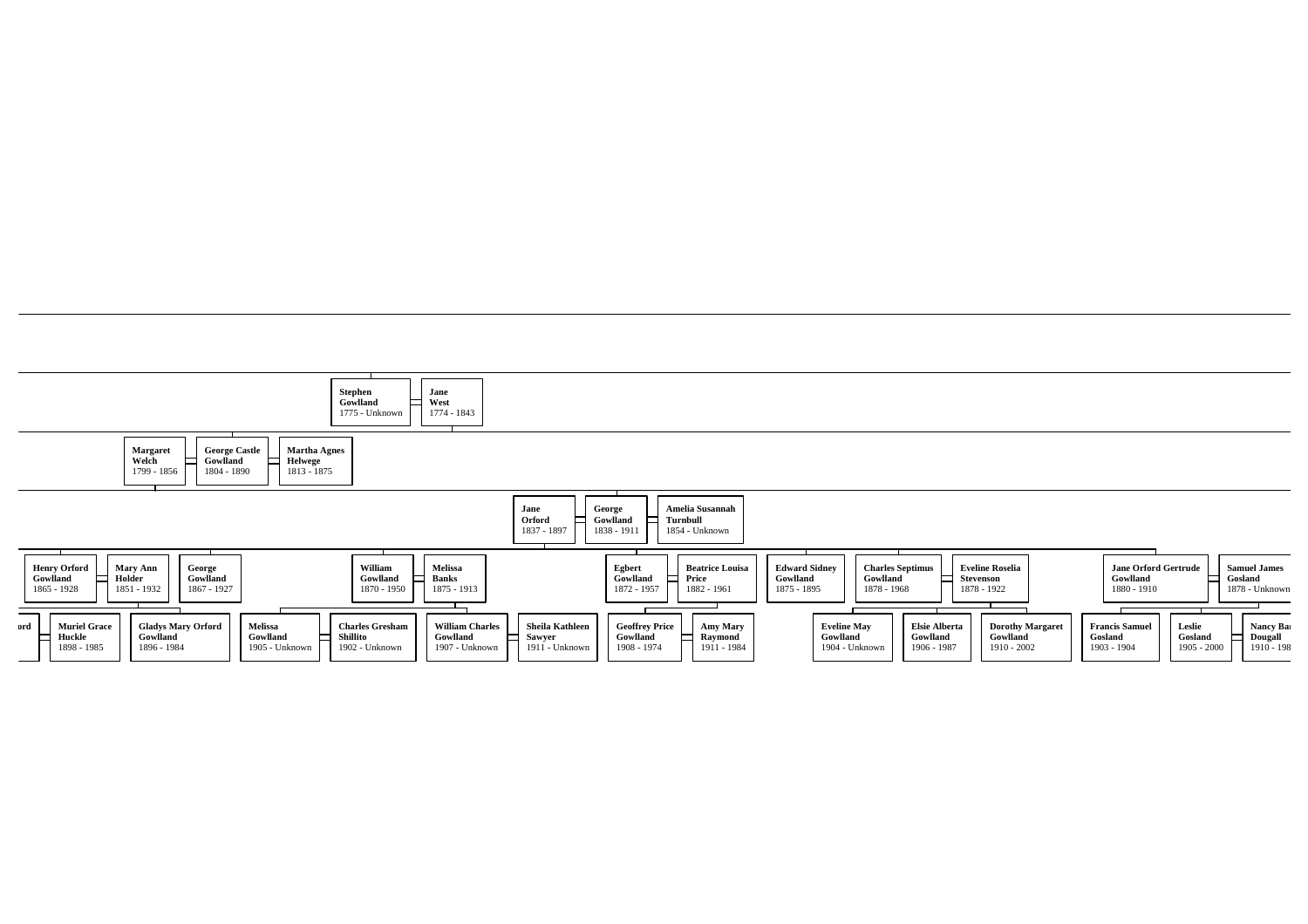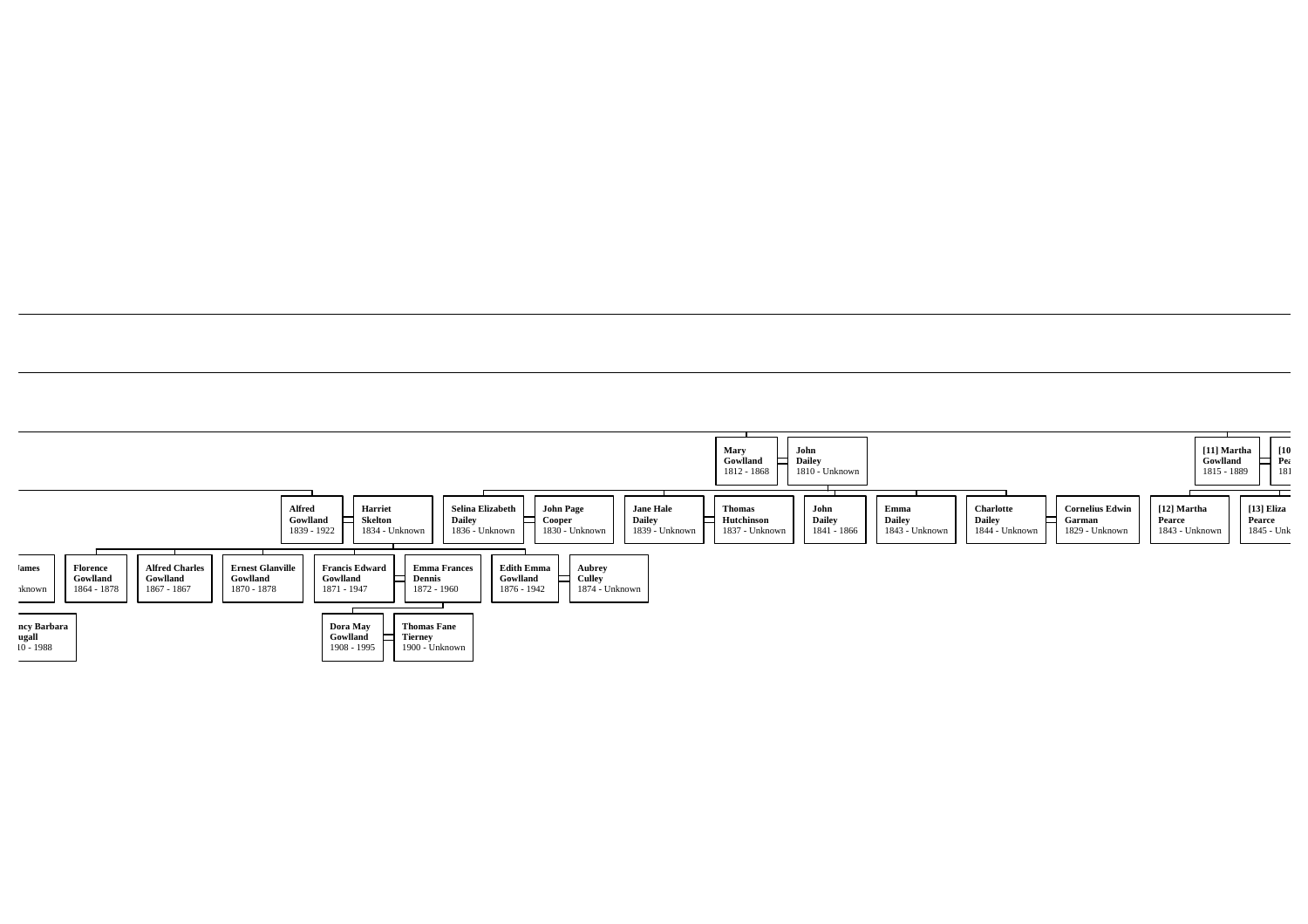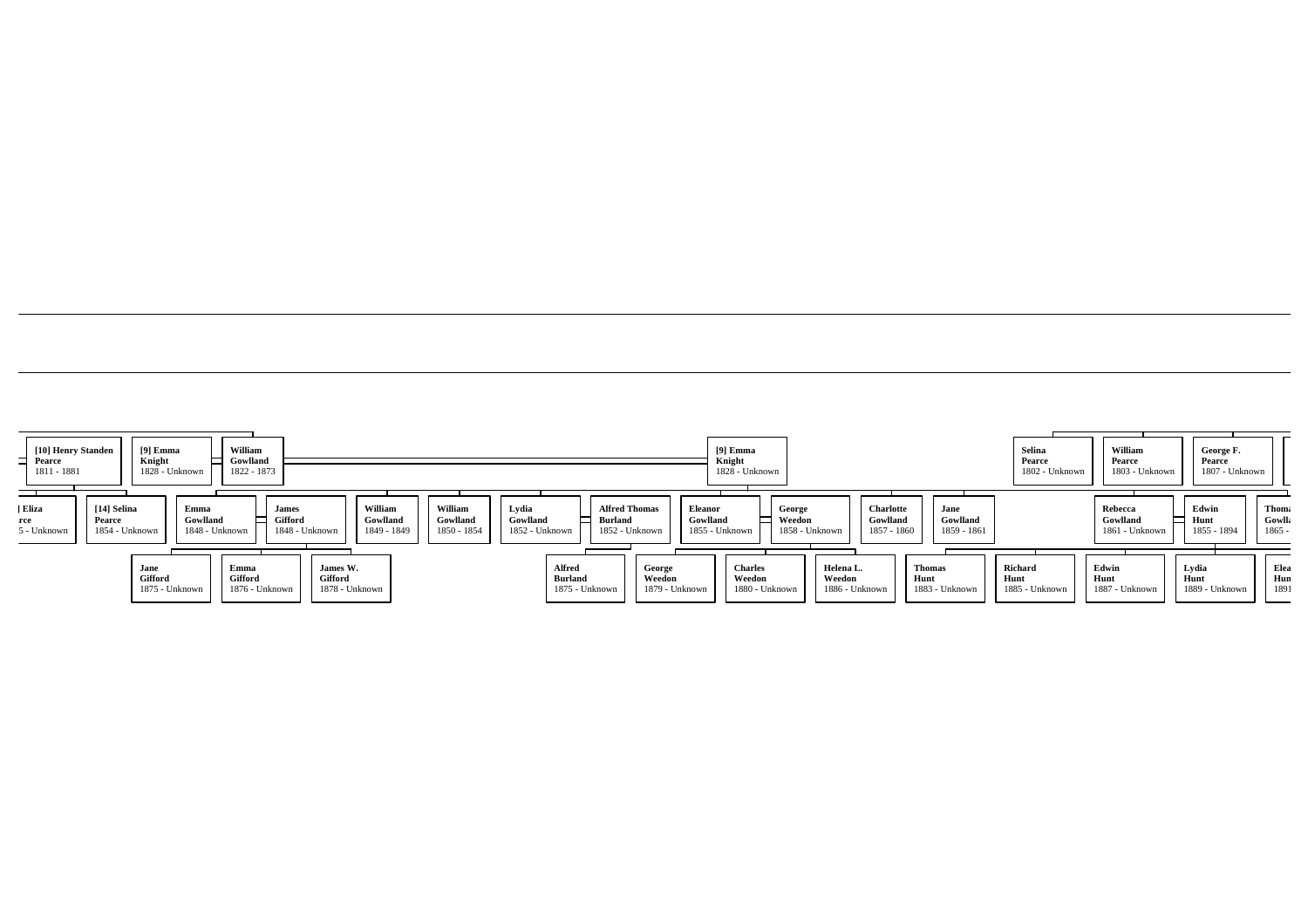|                                          | Gowlland<br>1777 - Unknown              | $\Box$ Pearce<br>1780 - Unknown        | Gowlland<br>1780 - 1868                          |                                                             |                                            |                                                    |                                            |                                            |                                     |                                      |                                                      |                                                   |                                             | Gowlland                                  | 1781 - Unknow                        |
|------------------------------------------|-----------------------------------------|----------------------------------------|--------------------------------------------------|-------------------------------------------------------------|--------------------------------------------|----------------------------------------------------|--------------------------------------------|--------------------------------------------|-------------------------------------|--------------------------------------|------------------------------------------------------|---------------------------------------------------|---------------------------------------------|-------------------------------------------|--------------------------------------|
| Edward<br>Pearce<br>1809 - Unknown       | Pearce<br>1811 - 1881                   | [10] Henry Standen<br>Ξ                | [11] Martha<br>Gowlland<br>Pearce<br>1815 - 1889 | <b>Richard Symons</b><br>Edward<br>Pearce<br>1813 - Unknown | Thomas<br>Pearce<br>1817 - Unknown         | <b>Eliza Harnett</b><br>Gowlland<br>1822 - Unknown | George<br><b>Norwood</b><br>1807 - Unknown | Selina<br>Gowlland<br>1805 - Unknown       | John<br>1808 - Unknown              | Goatham<br>1800 - Unknown            |                                                      | Richard<br>Gowlland<br>1815 - 1871                | Susanna<br><b>Simpson</b><br>1824 - 1898    | Josiah<br>Gowlland<br>1817 - Unknown      | V                                    |
| <b>Thomas</b><br>Gowlland<br>1865 - 1866 | [12] Martha<br>Pearce<br>1843 - Unknown | [13] Eliza<br>Pearce<br>1845 - Unknown | [14] Selina<br>Pearce<br>1854 - Unknown          | Eliza Jane<br>Gowlland<br>1847 - Unknown                    | Maria<br>Gowlland<br>1848 - Unknown        | <b>Thomas</b><br><b>Standing</b><br>1850 - Unknown | Selina<br>Gowlland<br>1849 - Unknown       |                                            |                                     |                                      | Richard<br>Gowlland<br>1850 - 1920                   | <b>Catherine</b><br><b>McInnes</b><br>1861 - 1913 | Sarah Ann<br>Gowlland<br>1854 - Unknown     | <b>James</b><br>Collier<br>1850 - Unknown |                                      |
| <b>Eleanor</b><br>Hunt<br>1891 - Unknown | Alice<br>Hunt<br>1893 - Unknown         |                                        |                                                  | <b>Thomas</b><br>Standing<br>1870 - Unknown                 | Eliza<br><b>Standing</b><br>1872 - Unknown | Amy Esther<br>Standing<br>1877 - Unknown           | Fanny<br>Standing<br>1879 - Unknown        | John William<br>Gowlland<br>1883 - Unknown | Susan<br>Gowlland<br>1885 - Unknown | Maggie<br>Gowlland<br>1887 - Unknown | <b>Sarah Elizabeth</b><br>Gowlland<br>1889 - Unknown | Gowlland<br>1892 - 1953                           | <b>Richard Archie</b><br>Helen<br>Lack<br>═ | 1896 - Unknown                            | <b>Charles</b><br>Gowlla<br>$1895 -$ |